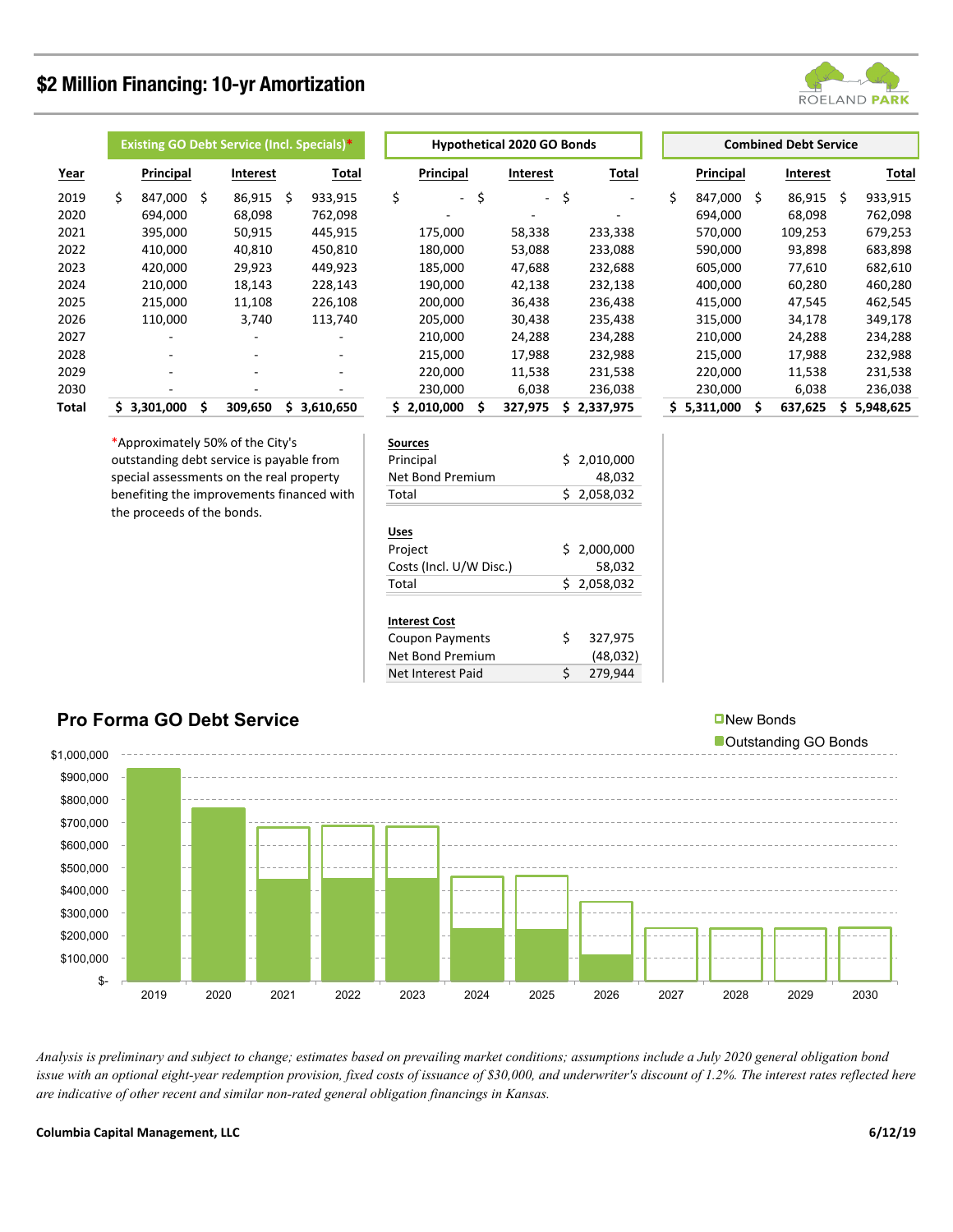## **10-year Amortization**

|      |                 |     | \$1 Million Net Proceeds |     |           | \$2 Million Net Proceeds |           |     |           |   |           |  |  |
|------|-----------------|-----|--------------------------|-----|-----------|--------------------------|-----------|-----|-----------|---|-----------|--|--|
| Year | Principal       |     | Interest                 |     | Total D/S |                          | Principal |     | Interest  |   | Total D/S |  |  |
| 1    | \$<br>90,000    | -\$ | 29,594                   | -\$ | 119,594   | \$                       | 175,000   | - S | 58,338 \$ |   | 233,338   |  |  |
| 2    | 90,000          |     | 26.894                   |     | 116,894   |                          | 180,000   |     | 53,088    |   | 233,088   |  |  |
| 3    | 95,000          |     | 24.194                   |     | 119,194   |                          | 185,000   |     | 47,688    |   | 232,688   |  |  |
| 4    | 95,000          |     | 21,344                   |     | 116,344   |                          | 190,000   |     | 42,138    |   | 232,138   |  |  |
| 5    | 100,000         |     | 18,494                   |     | 118,494   |                          | 200,000   |     | 36,438    |   | 236,438   |  |  |
| 6    | 105,000         |     | 15,494                   |     | 120,494   |                          | 205,000   |     | 30,438    |   | 235,438   |  |  |
| 7    | 105,000         |     | 12,344                   |     | 117,344   |                          | 210,000   |     | 24,288    |   | 234,288   |  |  |
| 8    | 110.000         |     | 9.194                    |     | 119.194   |                          | 215,000   |     | 17,988    |   | 232,988   |  |  |
| 9    | 115,000         |     | 5,894                    |     | 120.894   |                          | 220,000   |     | 11,538    |   | 231,538   |  |  |
| 10   | 115,000         |     | 3,019                    |     | 118,019   |                          | 230,000   |     | 6,038     |   | 236,038   |  |  |
|      | \$<br>1,020,000 | Ŝ   | 166,463                  | Ś   | 1,186,463 | \$                       | 2,010,000 | Ś   | 327,975   | Ś | 2,337,975 |  |  |

|      |                 |    | \$2.5 Million Net Proceeds |     |           | \$3 Million Net Proceeds |           |     |          |   |           |  |  |
|------|-----------------|----|----------------------------|-----|-----------|--------------------------|-----------|-----|----------|---|-----------|--|--|
| Year | Principal       |    | Interest                   |     | Total D/S |                          | Principal |     | Interest |   | Total D/S |  |  |
| 1    | \$<br>220.000   | -Ś | 72.706                     | -\$ | 292,706   | \$                       | 260,000   | .\$ | 86,925   | Ŝ | 346,925   |  |  |
|      | 225.000         |    | 66.106                     |     | 291.106   |                          | 270.000   |     | 79.125   |   | 349,125   |  |  |
| 3    | 230,000         |    | 59,356                     |     | 289,356   |                          | 280,000   |     | 71,025   |   | 351,025   |  |  |
| 4    | 240,000         |    | 52,456                     |     | 292,456   |                          | 285,000   |     | 62,625   |   | 347,625   |  |  |
| 5    | 245,000         |    | 45,256                     |     | 290,256   |                          | 295,000   |     | 54,075   |   | 349,075   |  |  |
| 6    | 255,000         |    | 37.906                     |     | 292,906   |                          | 305,000   |     | 45.225   |   | 350,225   |  |  |
|      | 260.000         |    | 30.256                     |     | 290.256   |                          | 310,000   |     | 36,075   |   | 346,075   |  |  |
| 8    | 270,000         |    | 22.456                     |     | 292,456   |                          | 320,000   |     | 26,775   |   | 346,775   |  |  |
| 9    | 275,000         |    | 14,356                     |     | 289,356   |                          | 330,000   |     | 17,175   |   | 347,175   |  |  |
| 10   | 285,000         |    | 7.481                      |     | 292.481   |                          | 340,000   |     | 8.925    |   | 348,925   |  |  |
|      | \$<br>2.505.000 |    | 408.338                    |     | 2.913.338 | \$                       | 2,995,000 | \$  | 487,950  |   | 3.482.950 |  |  |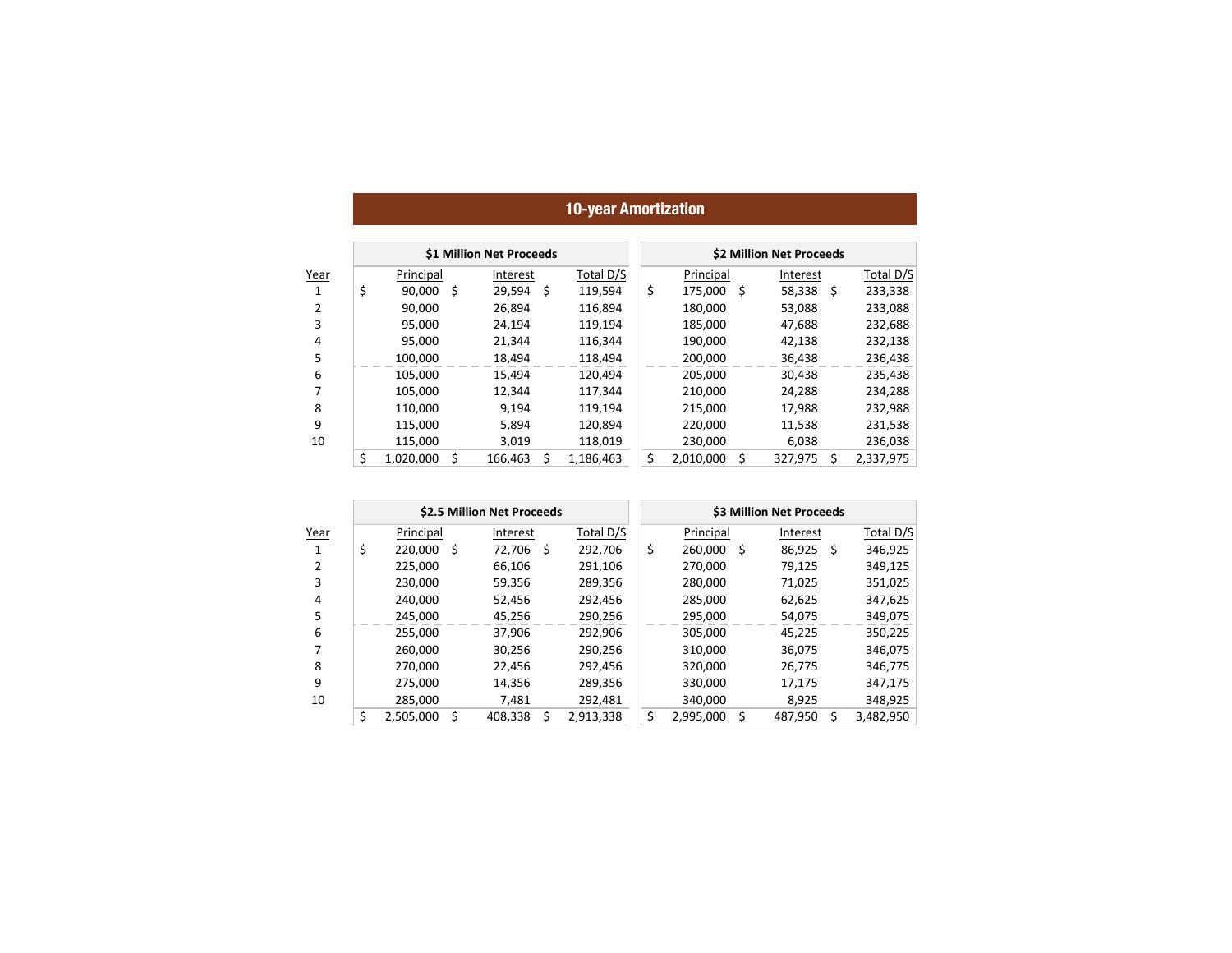|                |                 |    | \$1 Million Net Proceeds |      |           |    |           |     | \$2 Million Net Proceeds |      |           |
|----------------|-----------------|----|--------------------------|------|-----------|----|-----------|-----|--------------------------|------|-----------|
| Year           | Principal       |    | Interest                 |      | Total D/S |    | Principal |     | Interest                 |      | Total D/S |
| 1              | \$<br>55,000    | Ŝ. | 30,288                   | - \$ | 85,288    | \$ | 110,000   | - Ś | 59,675                   | - \$ | 169,675   |
| $\overline{2}$ | 55,000          |    | 28,638                   |      | 83,638    |    | 115,000   |     | 56,375                   |      | 171,375   |
| 3              | 60,000          |    | 26,988                   |      | 86,988    |    | 115,000   |     | 52,925                   |      | 167,925   |
| 4              | 60,000          |    | 25,188                   |      | 85,188    |    | 120,000   |     | 49,475                   |      | 169,475   |
| 5              | 65,000          |    | 23,388                   |      | 88,388    |    | 125,000   |     | 45,875                   |      | 170,875   |
| 6              | 65,000          |    | 21,438                   |      | 86,438    |    | 125,000   |     | 42,125                   |      | 167,125   |
| 7              | 65,000          |    | 19,488                   |      | 84,488    |    | 130,000   |     | 38,375                   |      | 168,375   |
| 8              | 70,000          |    | 17,538                   |      | 87,538    |    | 135,000   |     | 34,475                   |      | 169,475   |
| 9              | 70,000          |    | 15,438                   |      | 85,438    |    | 140,000   |     | 30,425                   |      | 170,425   |
| 10             | 70,000          |    | 13,688                   |      | 83,688    |    | 140,000   |     | 26,925                   |      | 166,925   |
| 11             | 75,000          |    | 11,850                   |      | 86,850    |    | 145,000   |     | 23,250                   |      | 168,250   |
| 12             | 75,000          |    | 9,600                    |      | 84,600    |    | 150,000   |     | 18,900                   |      | 168,900   |
| 13             | 80,000          |    | 7,350                    |      | 87,350    |    | 155,000   |     | 14,400                   |      | 169,400   |
| 14             | 80,000          |    | 4,950                    |      | 84,950    |    | 160,000   |     | 9,750                    |      | 169,750   |
| 15             | 85,000          |    | 2,550                    |      | 87,550    |    | 165,000   |     | 4,950                    |      | 169,950   |
|                | \$<br>1,030,000 | \$ | 258,375                  | Ś    | 1,288,375 | \$ | 2,030,000 | \$  | 507,900                  | \$   | 2,537,900 |

|                |                 |      | \$2.5 Million Net Proceeds |     |           | \$3 Million Net Proceeds |           |    |  |          |    |           |
|----------------|-----------------|------|----------------------------|-----|-----------|--------------------------|-----------|----|--|----------|----|-----------|
| Year           | Principal       |      | Interest                   |     | Total D/S |                          | Principal |    |  | Interest |    | Total D/S |
| 1              | \$<br>135,000   | - \$ | 74,369                     | - Ś | 209,369   | \$                       | 165,000   | Ŝ. |  | 89,088   | Ś. | 254,088   |
| 2              | 140,000         |      | 70,319                     |     | 210,319   |                          | 170,000   |    |  | 84,138   |    | 254,138   |
| 3              | 145,000         |      | 66,119                     |     | 211,119   |                          | 175,000   |    |  | 79,038   |    | 254,038   |
| $\overline{4}$ | 150,000         |      | 61,769                     |     | 211,769   |                          | 180,000   |    |  | 73,788   |    | 253,788   |
| 5              | 155,000         |      | 57,269                     |     | 212,269   |                          | 185,000   |    |  | 68,388   |    | 253,388   |
| 6              | 160,000         |      | 52,619                     |     | 212,619   |                          | 190,000   |    |  | 62,838   |    | 252,838   |
| 7              | 165,000         |      | 47,819                     |     | 212,819   |                          | 195,000   |    |  | 57,138   |    | 252,138   |
| 8              | 165,000         |      | 42,869                     |     | 207,869   |                          | 200,000   |    |  | 51,288   |    | 251,288   |
| 9              | 175,000         |      | 37,919                     |     | 212,919   |                          | 205,000   |    |  | 45,288   |    | 250,288   |
| 10             | 175,000         |      | 33,544                     |     | 208,544   |                          | 210,000   |    |  | 40,163   |    | 250,163   |
| 11             | 180,000         |      | 28,950                     |     | 208,950   |                          | 215,000   |    |  | 34,650   |    | 249,650   |
| 12             | 185,000         |      | 23,550                     |     | 208,550   |                          | 225,000   |    |  | 28,200   |    | 253,200   |
| 13             | 195,000         |      | 18,000                     |     | 213,000   |                          | 230,000   |    |  | 21,450   |    | 251,450   |
| 14             | 200,000         |      | 12,150                     |     | 212,150   |                          | 240,000   |    |  | 14,550   |    | 254,550   |
| 15             | 205,000         |      | 6,150                      |     | 211,150   |                          | 245,000   |    |  | 7,350    |    | 252,350   |
|                | \$<br>2,530,000 | \$   | 633,413                    | \$  | 3,163,413 | \$                       | 3,030,000 | Ś  |  | 757,350  | Ś  | 3,787,350 |